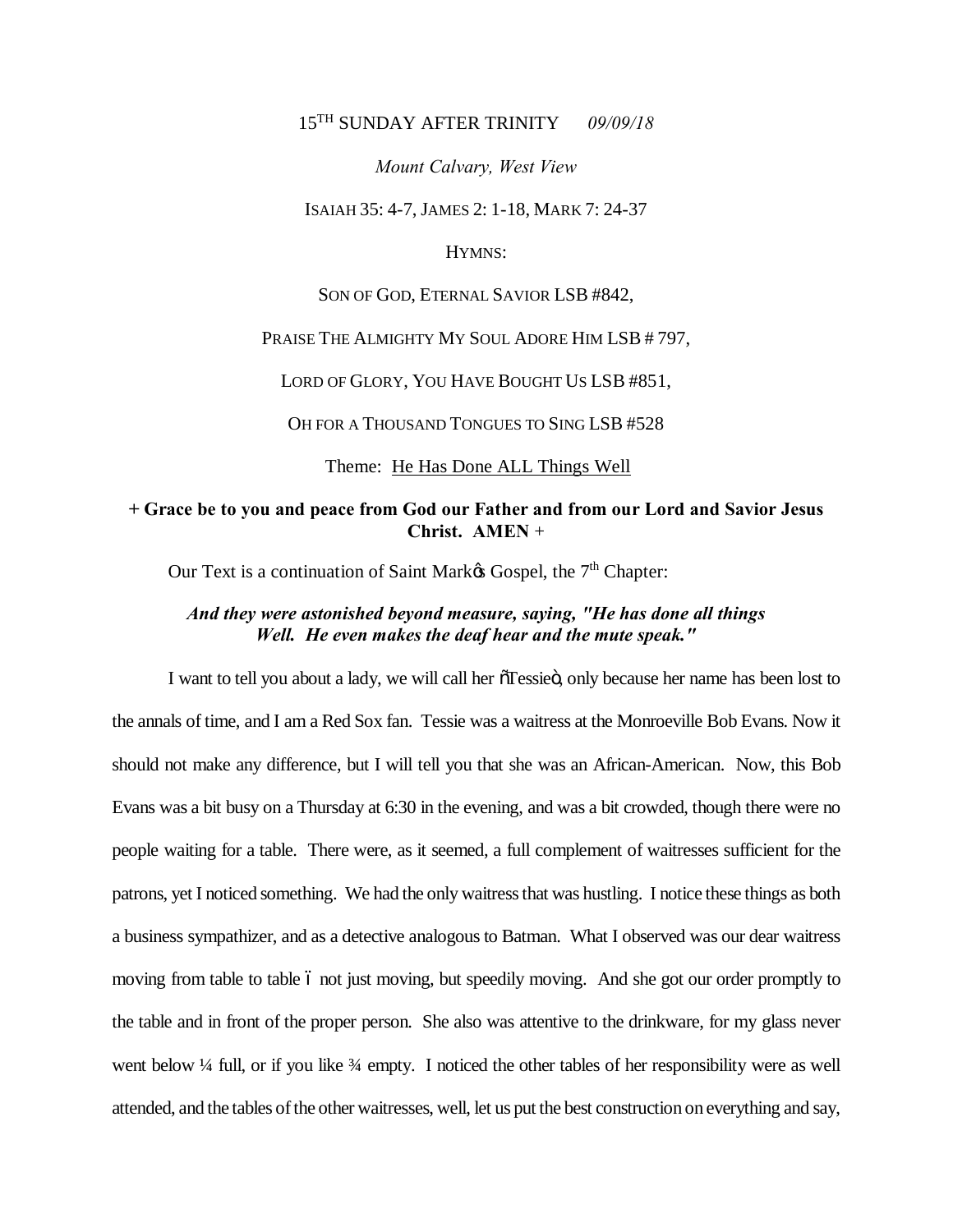$\delta$ Not as well attended to. $\ddot{o}$  To enhance the admiration I had, there was a certain 5-year-old who will remain nameless who had a potentiality to declare at inappropriate opportunities,  $\delta$ It $\alpha$  my birthday! $\delta$  Explaining to our poor overworked waitress that it was indeed NOT her birthday, she still took it upon herself to bring out a cupcake complete with lit candle for She-who-shall-not-be-named to enjoy as any 5-year-old would. I am sure many would look down upon our fair Tessie, for there are examples of individuals who do look down upon the working class, and the nationality of some; we do still have the sin of racism in some parts of our human species, but this individual was far superior in her actions than any of the others I witnessed, and she was indeed handsomely compensated with my tip, and a note which expressed,  $\delta I$  wish I could have given you more, for this is all the cash I have. You were the hardest working waitress I saw, and I hope you never lose your ability to do such service in all you do. $\ddot{o}$  Indeed, she had done all things well.

Jesus returned from the region of Tyre and Sidon where He had hoped that the people would keep it quite that He and His disciples were there, but you cannot keep good news contained. Actually, I would say that the devil got in there and spread the news so as to disrupt Jesus from His work or keep Him tired so as to fall short of doing His salutary work. Either way, Scripture tells us He could not be hidden. At some point, very quickly, Jesus is presented with the challenge to assist a mother with a possessed daughter. Now I am sure many a parent thought their child possessed after seeing that temper tantrum thrown in isle 34-B in the local Walmart® toy isle, but this was a true legitimate possession. The girl was indeed suffering at the hands of a demon. Now Mark makes mention that this woman was of Syrian and Phoenician descent, no less akin to I making mention that our waitress,  $\delta$ Tessieö, was of African-American descent. It should not matter, for Jesus here, just as He did it the last few Sundays in this Seventh chapter of Mark, challenged the common thinking and declared that Gentiles and Jews are the same children in the Father the same indeed need the same redemption. Jesus cared not that the woman was a gentile, He did care that she had great faith in the person that she was requesting the miracle from, and that her request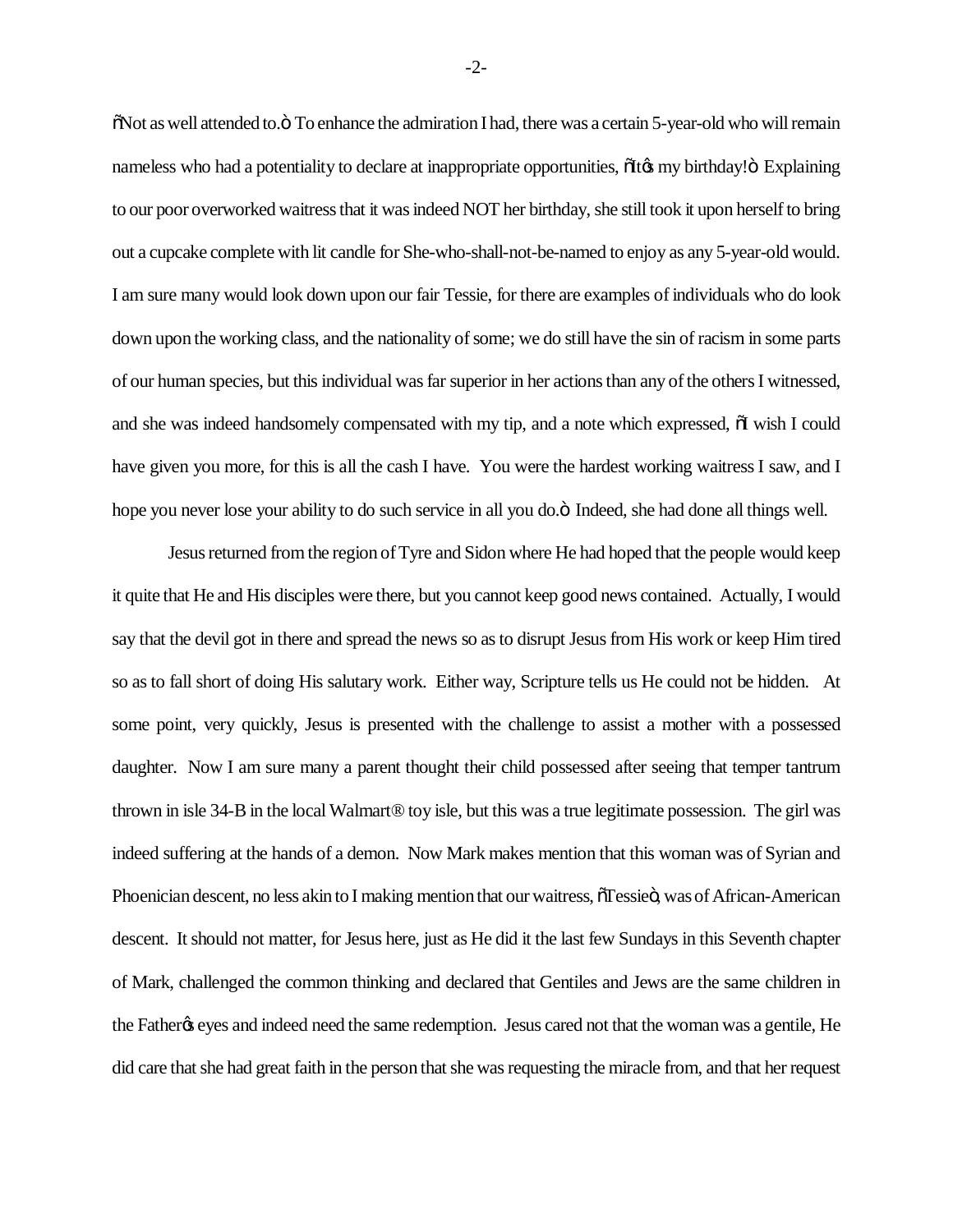would be granted.

However, let us jump to the next miracle recorded by Mark, even though Jesus said not to tell anybody about it. You can understand the peopleos zealousness. Here is a man who is deaf and has a speech impediment. Now, one could say that because this person had more than one impediment to perfection 6 the hearing and the speaking 6 Jesus must do more than He has done in the past with the spitting and the shouting and the fingers in the ears, but that is just preposterous. Jesus did what He did and that is that; no more insight needed. With the miracle of faith, the man could hear plainly, and he spoke just as plain  $\acute{o}$  a bona fide miracle no matter who is keeping score.

In this world we have all kinds of  $\tilde{\alpha}$  deaf  $\tilde{\alpha}$  and  $\tilde{\alpha}$  Dumbo individuals, do we not? So many people are just not listening to God $\alpha$  word. Either they do not come to the services of God $\alpha$  house and thereby not hear the Word and thereby become  $\tilde{\alpha}$  deaf  $\tilde{\alpha}$  to His instruction, or worse yet, come to the services of God $\alpha$  house, hear the word, and like rocky soil, when the cares and persecutions of this world spring up, the Word planted withers away because to people without faith this world is more important than the next. They become deaf to the Word by their actions to faith.

And let us not forget the speechless. So many people have become  $\tilde{\text{c}}$ dumbo to the Word of God! When the time comes to speak on the properness of Scripture, they disappear into the shadows! When the time comes to offer God $\alpha$  Word as a comfort, they cannot find any words to say. An entire 66 book collection of things God has said and did and showed His power and imparted His wisdom and declared all people more precious than the birds of the air, and we are found speechless; dumb as it were. When it is time to speak of what we know rather than the doctrines of men, much is lacking in their speech; might as well keep their mouths shut.

People would like to use this text as a wonderful example of how Jesus opens your ears and loosens your tongue so that you too can be a wonderful instrument to the world in helping to spread the

-3-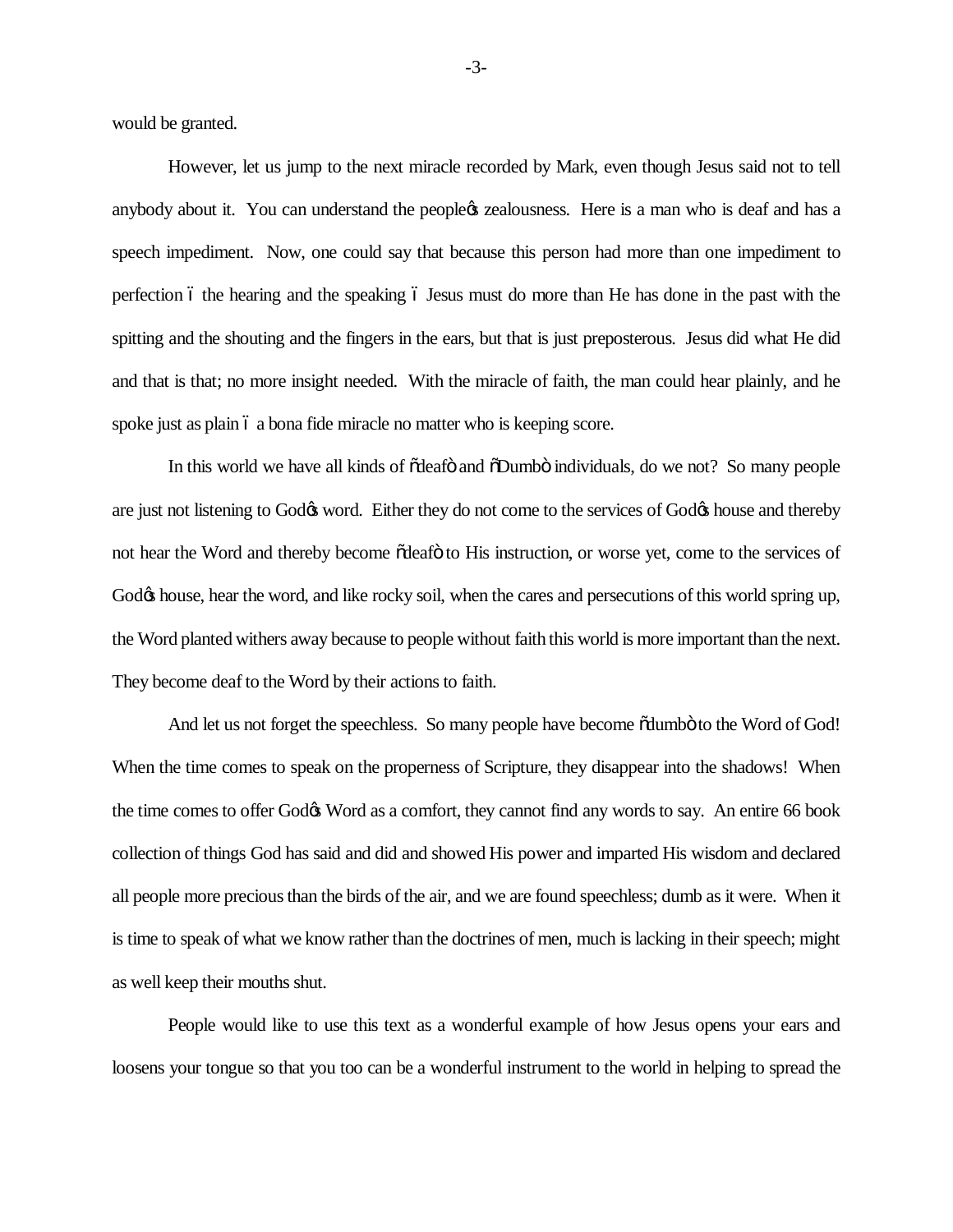Gospel! If you believe this as well, then you have been watching and listening to too many televangelists with their "works righteousness", and  $\ddot{\text{opurpose}}$ -driven" theology. Jesus did not come here to be Tony Robbins, motivating you to great heights and feeling empowered to do the work given by the Father in heaven. Jesus came to hang on the cross, to shed His blood to forgive your sins, to die and appease the wrath of the Father. [Lutheran Differences Quotes?]

Having truly died on the cross, He has fulfilled the necessary requirements of the Father and salvation is secured for all, especially those who believe. Yet, how is man *to* believe? That is where the miracles come in. This man can hear and speak; the daughter can live sans-demon; the widow can live with her son for however long Jesus deems fit; the man can take up his mat and walk; the more than 9,000 with their bellies full; Peter can walk on the water; the countless other miracles that were not recorded in this book but these have been written that you may believe that Jesus IS The Christ, the Son of God, and that believing you may have life in His name. All of these point to the Messiah Who has come as promised, believe in these for they testify of Him coming from the Father. Yet, to solidify comfort in sins forgiven, believe in the great Miracle of the empty tomb.

With the Resurrection, you have the full understanding that what Jesus says comes from God Himself, the Second person of the Trinity. You have life in the faith the Jesus died and takes away your sins. Miracles show us that Jesus controls all things, and He alone takes away sins. Deafness is in a sinfilled world. When Jesus removes it, He proves that He can and does remove sins. When the Holy Ghost moves, He moves you to believe in Jesus, then He moves you to act in faith: Baptism; confirmation in the faith; partaking of the supper for the forgiveness of sins. These are the works of faith, done by the Holy Spirit so that you know faith is there.

What about service to neighbor? Certainly, we do good works out of love for neighbor because Jesus first loved us. We do not do works to make God love us, that is what many people aim for, but it is

-4-